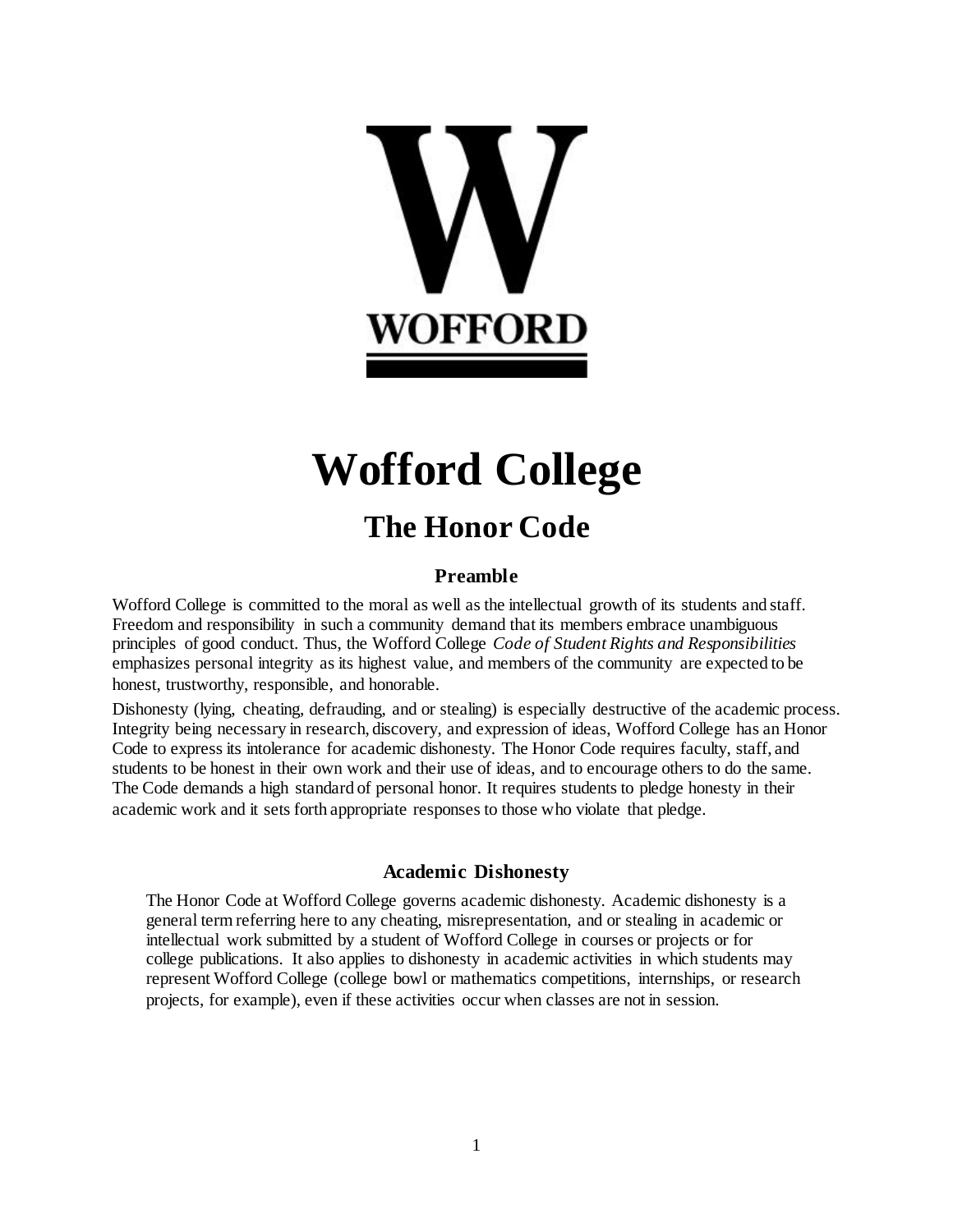It is impossible to list all acts of academic dishonesty, but acts of academic dishonesty include:

- 1. Any conduct that involves the unauthorized use of information obtained by any means.
- 2. Unauthorized receiving, buying, selling, or theft of any assignment, examination, or quiz prior to its administration.
- 3. Unauthorized use of any electronic or mechanical device during any academic course.
- 4. Unauthorized collaboration on any test, assignment, or project.
- 5. Plagiarism, which is defined as:
	- (a) Verbatim repetition, without acknowledgement, of the writings of another author.
	- (b) Borrowing or using information developed by another without acknowledging the source.
	- (c) Paraphrasing or translating the work or thought of another writer without acknowledgment.
	- (d) Allowing any other person or organization to prepare work which one then submits as his/her own.
- 6. Preparing any assignment for another to submit as his/her own.
- 7. Misrepresenting personal circumstances (such as conflicting responsibilities, personal illness, or illness or death of loved ones) in an effort to avoid an assignment or deadline or as an excuse for not meeting academic responsibilities in a course.
- 8. Submitting for credit in a course any work previously submitted for credit in this course or in another course.
- 9. Any other incident of lying, cheating, or stealing in the preparation or presentation of academic work.
- 10. Lying to members of the faculty, administration, or Honor Council who are conducting an investigation or a hearing of academic dishonesty.
- **11. Misrepresenting personal or academic circumstances in order to gain advantage in registration for classes or to secure a course override.**

# **Honor Pledge**

A condition of matriculation at Wofford College is the signing of the Honor Pledge in which students promise the faculty and fellow students they will not engage in any act of academic dishonesty. The pledge reads as follows:

*I understand that Wofford College seeks to develop the character as well as the intellect of its students. I understand that Wofford students are expected to be honest, trustworthy, and honorable. Further, I understand that behavior contrary to these expectations threatens the values of the college and destroys trust among members of our campus community.* 

*I have read and understand the provisions of the Wofford College Honor Code governing academic dishonesty. I understand that academic dishonesty reflects poor judgment and character, undermines the integrity of the academic program, and diminishes the value of the credentials of the graduates of the college.* 

*As a sign of my membership in the Wofford College community and of my allegiance to its principle of honor, I promise the faculty and my fellow students that I will never engage in an act of dishonesty in my academic work.*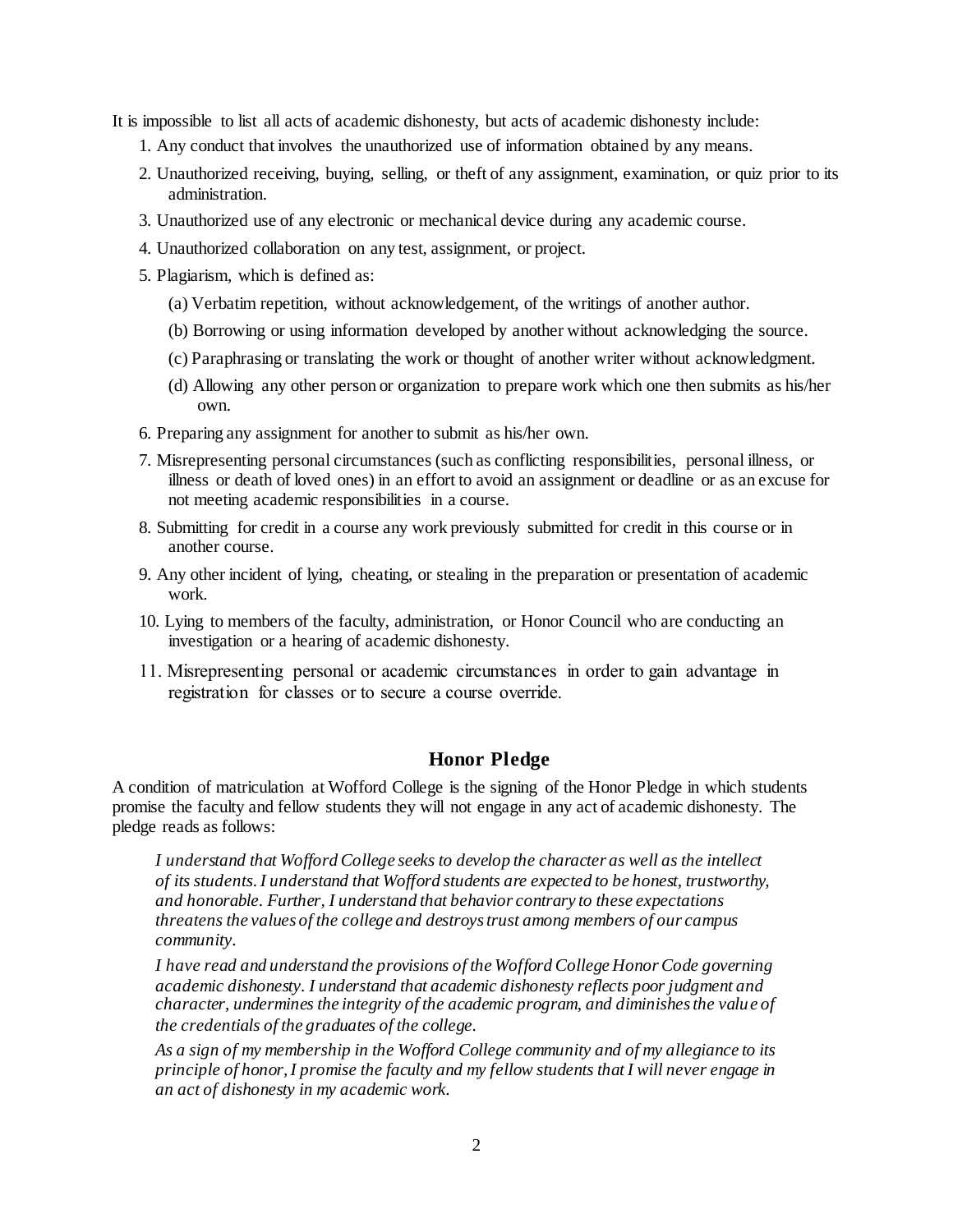As a reinforcement of the promise, students will sign work submitted in a course with the word "pledged" and their signature.

### **Honor Council**

The Honor Council, a component of the student government at Wofford College, administers the provisions of the Honor Code. The Council is composed of fifteen students. Members of the Honor Council are selected each spring for the following year. Early in each spring semester the Chair of the Honor Council will solicit the student body for applicants for membership on the Council. Candidates will submit an application letter and two recommendations, one from a student and one from a faculty/staff member. The applicants are screened by the Electoral Board which consists of the outgoing Chair of the Judicial Commission, the four outgoing officers of the Campus Union, the six outgoing senior delegates of the Campus Union, the Dean of Students, and two members of the faculty. The Board will pass the names of those applicants it approves to the outgoing senior members of the Honor Council who will elect from those approved by the Board the Honor Council members for the upcoming year. In making its selection of new members of the Honor Council, the Board and the seniors on the Council give primary consideration to a candidate's moral character and commitment to the promotion of academic honesty.

The newly elected members of the Honor Council are eligible to assume their Council responsibilities effective the beginning of spring semester academic holidays. The Honor Council elects its Chair, Vice Chair, and Secretary. If for any reason a member of the Honor Council vacates a position, the seniors on the Council will name a replacement.

The Chair of the Honor Council presides at hearings of accusations of academic dishonesty. For each case, the Chair appoints a member of the Council to serve as prosecutor for that case. The Chair also appoints a student requested by the accused student to serve as student advocate. If the accused student has no request, the Chair will appoint a student advocate from the Council. If for any reason the Chair is unavailable, the Vice Chair will act in his/her place. The Secretary is responsible for all records and communications from the Council. The Academic Integrity Committee will appoint at least one of its faculty members to observe each meeting and hearing of the Council and to give advice and guidance to the Council in performing its duties. The faculty member will not vote, nor will he/she attempt to persuade the Council in its verdict or sanction.

# **Reporting Procedures**

While failure to report an act of academic dishonesty is not an infraction of the Code, all persons in the Wofford College community are to uphold the values of the Honor Code, and they should not tolerate academic dishonesty by others. When anyone in the Wofford College community has reason to believe that a student has committed an act of academic dishonesty, it is appropriate and right to report the matter in writing to the Provost and the Chair of the Academic Integrity Committee or to the faculty member involved. If the report goes to the faculty member, he/she will notify the Provost and the Chair of the Academic Integrity Committee. Upon receiving a report, the Chair of the Academic Integrity Committee will notify the Chair of the Honor Council (and the faculty member, if the report did not originate with the faculty member in question), and begin the process of adjudicating the case as described below.

Members of the Wofford College community must use their best judgment in determining whether or not acts are covered by the definitions of this Code and therefore constitute academic dishonesty. Instructors who suspect that an instance of academic dishonesty has occurred will report the circumstances to the Provost and the Chair of the Academic Integrity Committee.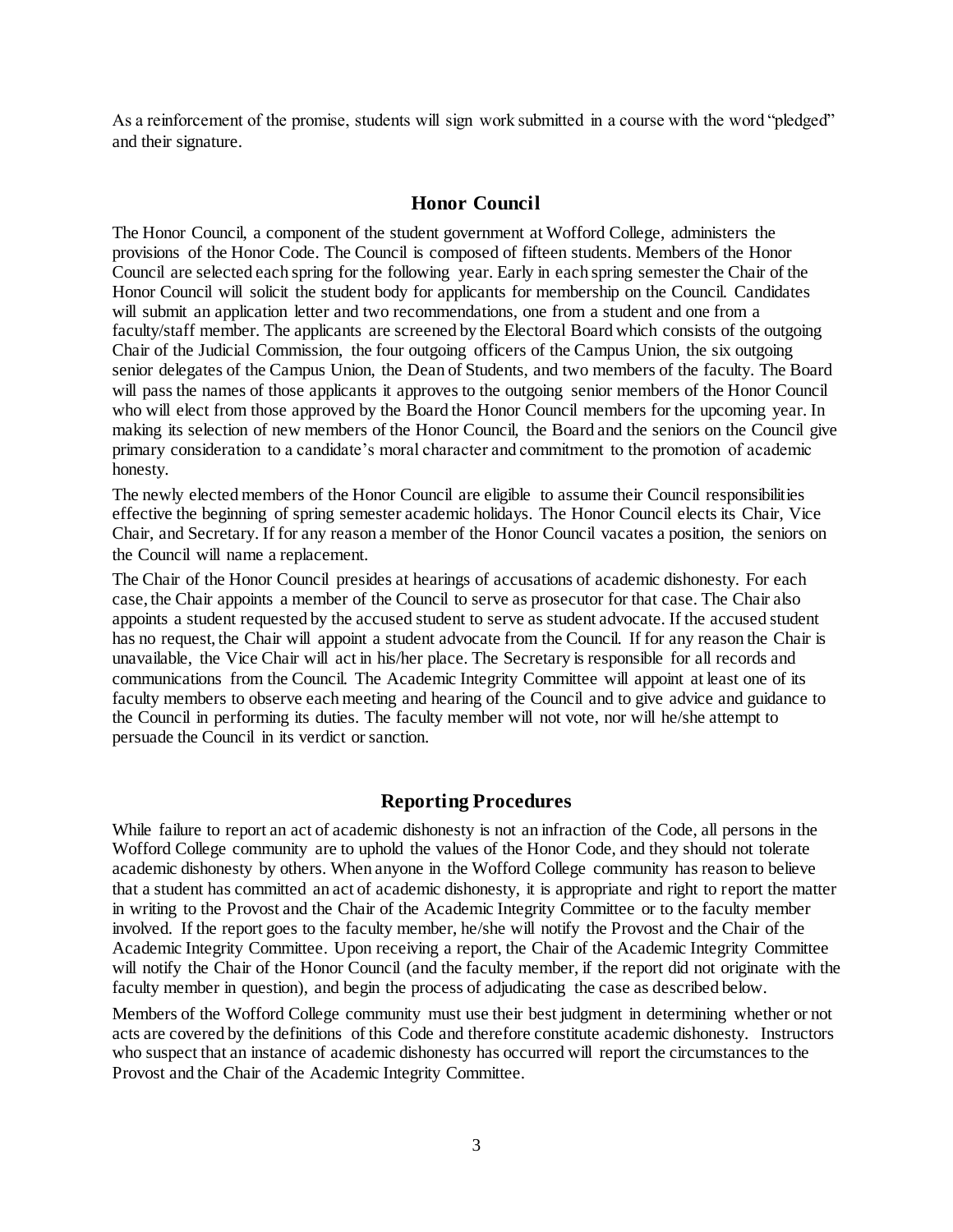# **Adjudication**

Upon receiving a report that an act of academic dishonesty may have occurred, the Chair of the Academic Integrity Committee will determine whether the accused student has previously violated the Code, and will then proceed as follows:

#### **If the alleged infraction would be a first offense** :

If the professor in question deems the matter warrants a sanction of suspension, he/she may choose to remand the case to the Council without a preliminary meeting.

Otherwise, the Chair of the Academic Integrity Committee will call for an adjudication meeting, to be attended by the professor, the accused student, a member of the Academic Integrity Committee, and an advocate for the accused. The representative of the Academic Integrity Committee will chair the meeting. The advocate for the accused must be a current student at Wofford College. The Chair of the Honor Council will nominate a member of the Honor Council to serve in this role, but the accused student may at his/her discretion choose a different person to act as his/her advocate.

At the adjudication meeting, the professor in question will present the evidence of an offense, and the accused student can offer a defense. The student is not obligated to offer a defense if he/she does not wish.

If the accused student admits that he/she did commit a violation, either knowingly or unknowingly, the meeting attendees will discuss an appropriate sanction. The ultimate decision on the sanction rests with the professor in question (in consultation with the attending member of the Academic Integrity Committee); however, the sanction can be no stronger than assigning a grade of WF (non-replaceable) for the course.

If the accused student does not admit to a violation of the Code, or chooses not to accept the sanction selected by the professor, the case is remanded to the Council for a hearing, and a recording of the adjudication meeting will be made available to the Council. If all parties agree to the selected sanction, the member of the Academic Integrity Committee in attendance will file a report with the Chair of the Academic Integrity Committee and the Provost's Office (and, in the case of a sanction of WF, with the Registrar's Office), briefly outlining the facts of the case and the agreed-upon sanction.

# **If the alleged infraction would not be a first offense, or if the preliminary hearing did not result in an agreement:**

The case is remanded to the Honor Council. The faculty advisor to the Honor Council, a member of the Academic Integrity Committee designated by the Chair, and the prosecutor for the case will confer to decide if there is probable cause for a charge. If two of the three agree that evidence is sufficient, the faculty advisor to the Honor Council will notify the Chair of the Honor Council, who will formally charge the student and convene a Court to hear the case.

If the advisor, designated member of the committee, and prosecutor do not find sufficient evidence to make a charge, the Chair of the Academic Integrity Committee will inform the accuser that the claim has been investigated and that no charge is being made. The matter is not recorded in the file of the accused student and the faculty member must not consider the alleged violation in determining the student's grade in the course. Any written records pertaining to the case will be destroyed.

**Unless one was already selected, the Chair of the Honor Council will nominate a member of the Council to serve as advocate for the accused student. The student may accept that nomination, or select a different student to serve in that role.**

During the academic year, the Chair of the Honor Council will convene six members of the Council to conduct a hearing. During vacation periods, including summer terms, the Chair has the option to convene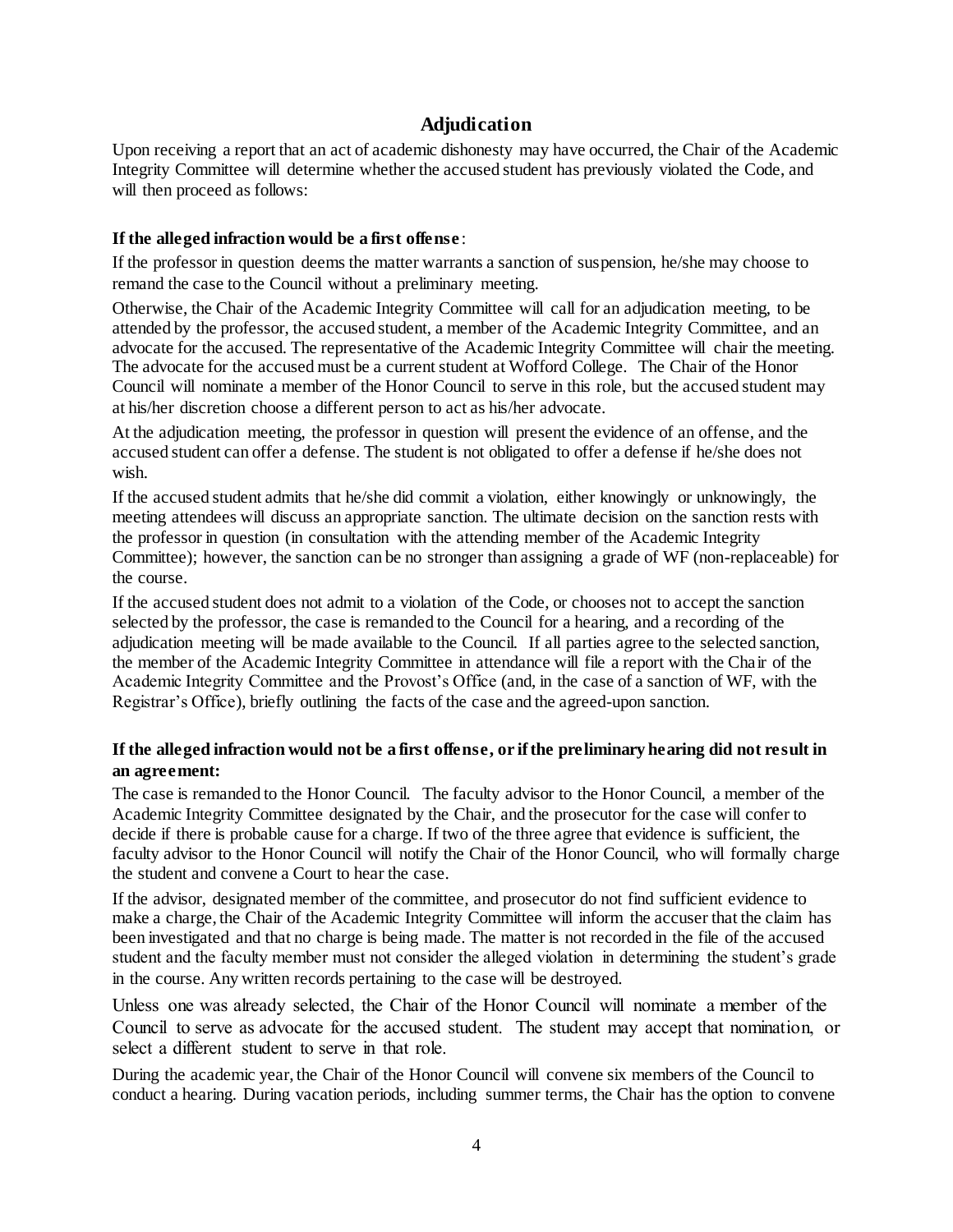a panel with as few as three members of the Council to conduct a hearing. During such periods, if the accused student wishes to wait until a full court can be convened, he/she may do so with the knowledge that the hearing may be delayed as necessary until the College is in session. The Honor Council members so appointed will be the hearing Court for the case. That number shall include the Council Chair, but not include the prosecutor or the student advocate. Any member who has kinship or a close personal relationship with the accused student will be expected to recuse himself/herself from the case. The student will be found responsible for a violation if at least four of the six members of the Council (or a 2/3 majority during vacation periods) find that a preponderance of evidence indicates the violation occurred. Otherwise, the accused student will be found not responsible.

If the process leads to the student being found responsible, the attending member of the Academic Integrity Committee will inform the hearing Court of any previous conviction the offender may have for academic dishonesty, after which the Court will set the sanction. At least four of the six members of the Court (or a 2/3 majority during vacation periods) must concur with the sanction. If there is no agreement, the least severe punishment under consideration will be administered. The verdict and the sanction will be announced by the Court to the convicted student, the prosecutor, and the student advocate immediately after the Court completes deliberation and makes a decision, and the Chair of the Council will give the student a written notice of the Council's decision and sanction.

A student accused of academic dishonesty may elect to admit responsibility before or at the beginning of the hearing. In that case, the Court will meet only to determine a sanction. The student may attend the meeting to make a statement or may choose to be absent, but must be present for the announcement of the sanction immediately after the Court completes deliberation and makes a decision.

If the accused student is found not responsible, the verdict will be announced to the accused student, the prosecutor, and the student advocate immediately after the decision is made. All materials relating to the case will be destroyed. The faculty member must not consider the alleged violation in determining the student's grade in the course.

Meetings of a hearing of academic dishonesty are closed, attended only by the members of the Court, other members of the Council as observers, at least one member of the Academic Integrity Committee, the accused student and the student advocate, and persons invited by the Court to give information or testimony. In addition, the Provost may aid the prosecution, and the Dean of Students or an appointed representative may aid the defense. The reporting faculty member may attend the hearing at his/her discretion, but may only be in the room while he/she is giving testimony or answering questions from the Council. The proceedings of the Court will be audio recorded for purposes of reference. The recordings of hearings will be maintained in the office of the Provost for two years.

#### **Sanctions**

Students found responsible by the Honor Council for a violation of the Code that occurs in the context of a course will be subject to the following sanction or sanctions:

**a. Grading sanction** – Mandatory withdrawal of a student from the course, resulting in the professor's assignment of a grade of WF (or F if the determination is made after the course has been completed). The council may assign one of two grading sanctions:

**1. Replaceable WF** – The student may retake the course to replace the WF in his/her Wofford GPA. Both the WF and the retake grade will be noted on the transcript.

**2. Non-Replaceable WF** – The student may retake the course; however, both the WF and the retake grade will be used to determine the student's Wofford GPA. Both the WF and the retake grade will be noted on the transcript.

**b. Suspension** – Separation of a student from Wofford College for a fixed period of time determined by the Court. Suspensions may range from the time remaining in the academic term to an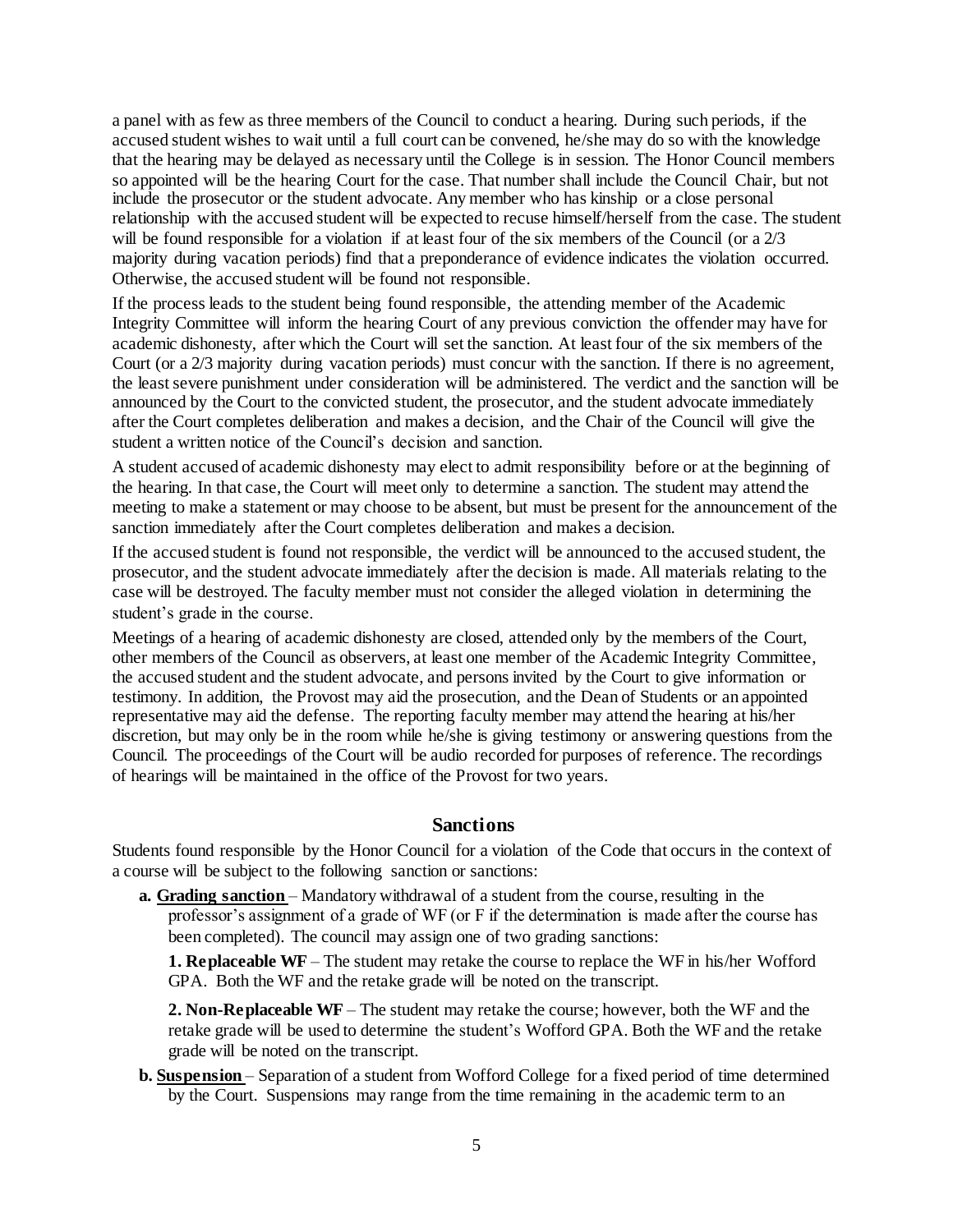academic year in length. Wofford will not accept for credit any work undertaken at other institutions by a student during his/her suspension from the College.

- **c. Expulsion** Permanent termination of student status. The Court may allow the student to complete the current term.
- **d. Workshop**  The Court may require that the student complete one or both workshops listed below within thirty academic days (exclusive of final exams) following delivery of sanction or by the end of the current academic term, whichever is longer. Failure to complete the workshop within the given timeframe will result in a hold being placed on the student's account until the completion of the workshop(s).
	- **1. A research workshop** directed by the reference librarian on proper use of references in research and proper citation of materials used.

**2. A time-management workshop**. Options for completing this workshop will be presented to the student at the time of sanctioning.

Students found responsible for a violation of the Honor Code outside of the context of a course will be subject to the sanctions outlined in Article VI of the Code of Student Rights and Responsibilities.

#### **1. First Offense**

For a first offense that occurs within the context of a course, the Court has the discretion to impose one of two sanctions: (1) a grading sanction, or (2) both the grading sanction and suspension from Wofford College. On the motion of the Provost, a student may be expelled from Wofford College for a first offense that is flagrant or egregious. In cases where the Court believes a workshop may provide the student with important skills to aid in avoiding further infractions, the Court may also require the completion of one or both workshops. For an offense outside the context of a course, the Court may impose any of the sanctions outlined in Article VI of the Code of Student Rights and Responsibilities except expulsion, which may only be considered upon the motion of the Provost.

#### **2. Subsequent Offense**

If a subsequent offense occurs within the context of a course, the sanction is (1) both the grading sanction and suspension as outlined above, or (2) both a grading sanction and expulsion from Wofford College. The Court may also require the completion of one or both workshops to demonstrate readiness for re-entry. If a subsequent offense occurs outside the context of a course, the sanction will be suspension or expulsion.

All sanctions take effect at the expiration of the 48-hour appeal period or as soon as the ruling on an appeal is made, except that, if the infraction occurs late in a semester, the Court may delay the beginning of a suspension or expulsion until the next term or semester. In the case of a suspension or expulsion with immediate effect, grades for the other courses in which the student is enrolled will be WF or WP as assigned by the professor, depending on whether the student is passing or failing at the time.

Students who have been suspended must apply to the registrar for re-admission at least thirty days before the date they seek to return. Wofford will not accept for credit any work undertaken at other institutions by a student during his/her suspension from Wofford under this Code.

#### **Communications**

Prior to the resolution of a charge, all parties shall hold the names of students suspected of acts of academic dishonesty in confidence. Once each semester, the Secretary of the Council will, with input from the Chair of the Academic Integrity Committee, provide the student body, faculty, and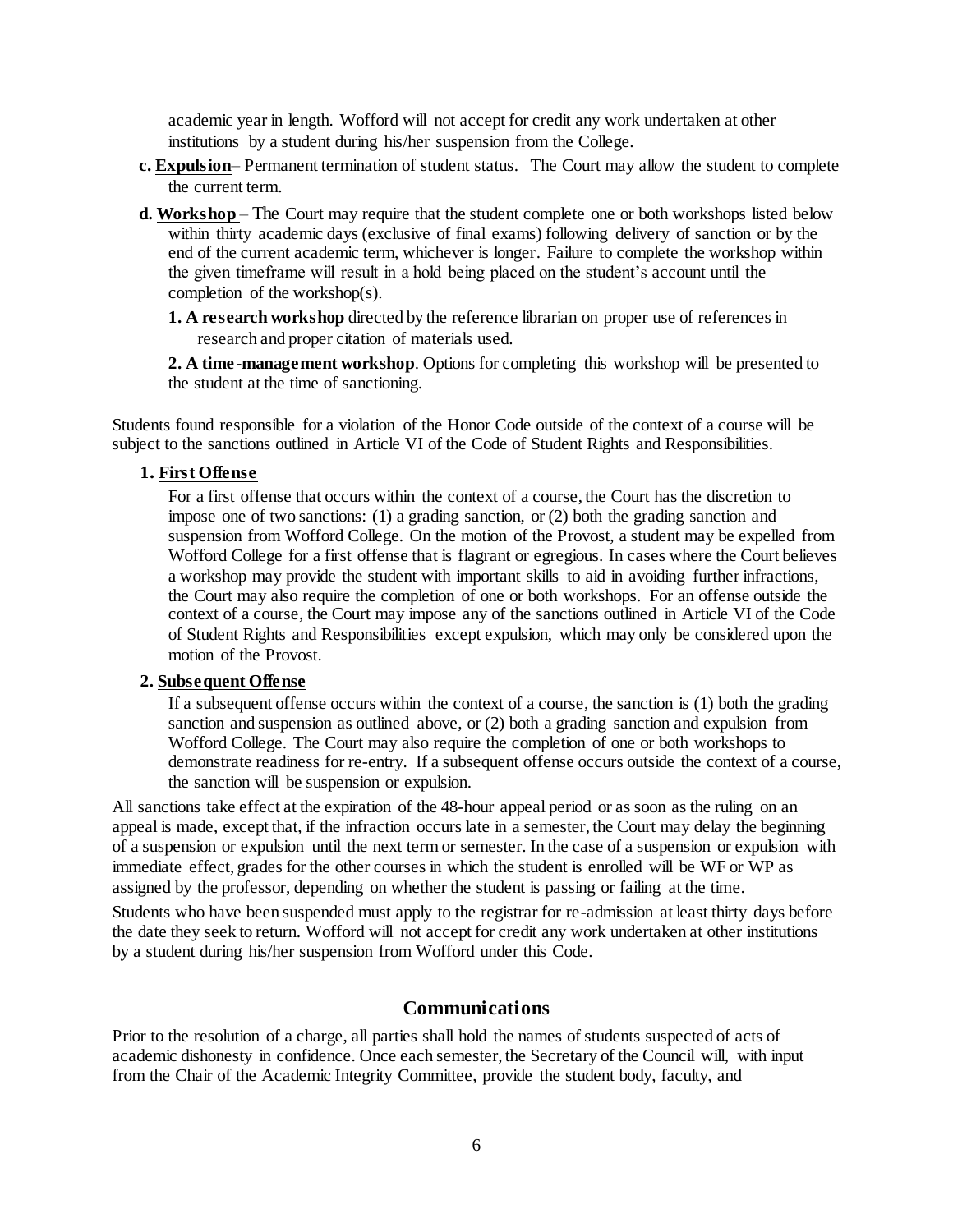administration with a report on the number of cases resolved and the sanctions imposed. The names of persons involved will be withheld.

When a student is found responsible for an act of academic dishonesty, all records of the adjudication meeting and/or the Court, including copies of all correspondence, will be maintained in the Office of the Provost.

Formal charges of academic dishonesty will be communicated by the Court to the accused student, the Provost, the Dean of Students, and the faculty or staff member teaching the course or sponsoring the academic activity. In addition to the announcement immediately after the Court's decision, the results of hearings, including the verdict and the sanctions, will be communicated in writing by the Court to the accused student, the Provost, the Dean of Students, the Advisor to the Honor Council, the Chair of the Academic Integrity Committee, and the faculty or staff member teaching the course or sponsoring the academic activity. The attending representative of the Academic Integrity Committee will notify the Registrar of sanctions and in a case involving a student-athlete will notify the Director of Athletics of the results of the hearing.

Formal charges of academic dishonesty, verdicts, and sanctions will be communicated by the Dean of Students to parents or guardians of a student unless the student is independent as determined by college officials according to the FERPA Act, which protects the privacy of educational records.

### **Safeguards**

When a case is sent to the Honor Council for a hearing, the accused student is guaranteed the following procedural safeguards.

- a. The student must be informed in writing of any charge or charges at least 72 hours before the case is heard.
- b. The student must be informed orally or in writing of the procedural rights set forth in these numbered paragraphs below.
- c. The student has the option of being excused from any tests or examinations for a period of 48 hours before and after the scheduled hearing.
- d. The student will be represented by a member of the Honor Council who is appointed by the Chair as the student's advocate or, at the request of the charged student, the Chair may appoint a Wofford student who is not on the Council.
- e. The student has the right to ask the Court to invite persons to testify on his/her behalf regarding the facts of the case, and the Court will invite such persons.
- f. The student has the right to remain silent, and such silence does not constitute evidence of responsibility.
- g. The student and his/her student advocate and the Honor Court prosecutor are required to exchange all evidence and materials for use in the proceeding at least 48 hours prior to the hearing.
- **h. The student may (and should) continue to participate in all course activities until the case and any appeals are fully resolved.**

# **Appeals**

The student has the right of appeal as outlined in the Honor Code. Any person found responsible for a violation of the Honor Code may appeal the verdict or sanction. The appeal must be submitted to the Chair of the Academic Integrity Committee within 48 hours (excluding holidays and weekends) after the student has been notified orally by the Court at the end of the hearing of the verdict or sanction. Appeals must be submitted in writing, and must rest on appropriate grounds (which are exclusively those listed in